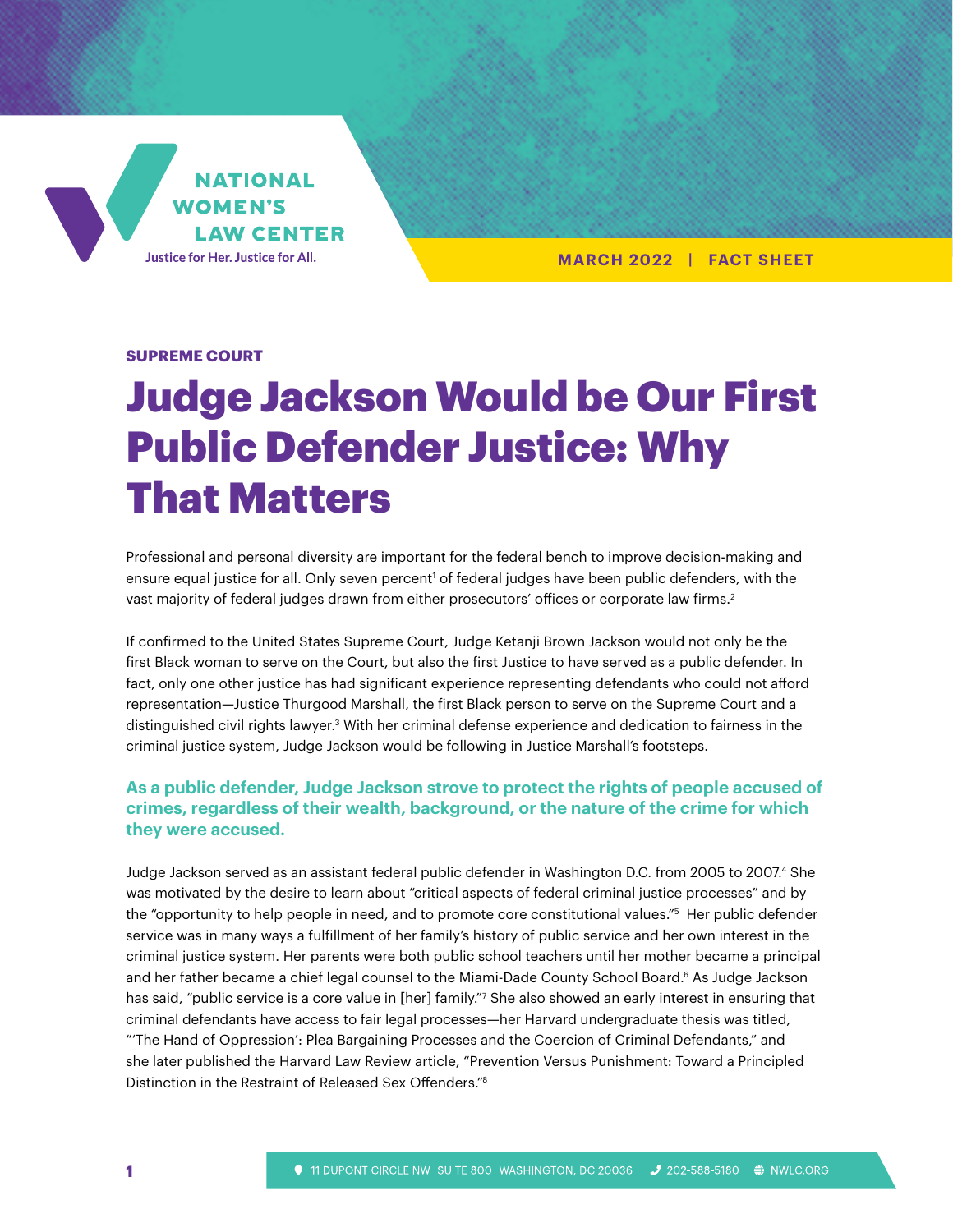During her time as a public defender, Judge Jackson was determined to uphold the "principles that the government cannot deprive people…of their liberty without meeting its burden…, and that every person who is accused of criminal conduct by the government, regardless of wealth and despite the nature of the accusations, is entitled to the assistance of counsel."9 She exemplified these principles in many of the cases she tried over the two and half years she was a public defender.

In *United States v. Littlejohn*, 10 she successfully appealed the conviction of Andrew J. Littlejohn III, who had been convicted of unlawfully possessing a firearm. She appealed on the grounds that Littlejohn's right to an impartial jury had been compromised when potential jurors were asked a compound question during the jury selection process. The potential jurors did not have to disclose if they had personal ties to law enforcement unless they believed they would be unable to be a fair and impartial juror.<sup>11</sup> The D.C. Circuit panel agreed with Judge Jackson that this introduced a possible source of bias against Littlejohn, and the conviction was overturned.12

Judge Jackson similarly protected the rights of her defendant in an earlier D.C. Circuit case, *United States v. Ponds*. 13 Navron Ponds was accused of fraud and tax evasion and, as part of his immunity agreement with prosecutors, turned over personal records to the government. The government later used these documents as part of their investigation into Ponds' taxes, which Judge Jackson argued violated Ponds' Fifth Amendment rights.14 The panel agreed with Judge Jackson, with Judge Judith Rogers writing, "The government cannot make an end-run around the Fifth Amendment by fishing for a document that will answer a question for which it could not demand an answer in oral examination.15

## **Judge Jackson's time as a public defender has given her a unique and experienced perspective on the criminal justice system that informs her work as a judge.**

Judge Jackson continued to spend a significant amount of time on public interest and criminal justice work even after she was no longer a public defender. In 2010, she served as the vice-chair of the U.S. Sentencing Commission and gained a reputation for consensus building.16 She supported the Commission's decision to retroactively reduce penalties

for crack cocaine—which disproportionately impacts the Black community17—making 12,000 people eligible for reduced sentences.18 Her dedication to public interest also continued during her time with general litigation firms, where she estimated she spent 15 to 20 percent of her time involved with pro bono litigation work or services.19 For example, she represented the American Bar Association in a case involving a parent's right to counsel in child custody proceedings, even if that parent could not afford to pay for counsel.20

Her public defender background has also informed her experience as a judge, first on the U.S. District Court for the District of Columbia. and now on the U.S. Court of Appeals for the District of Columbia Circuit. As she has said, "[t]here is a direct line from my defender service to what I do on the bench, and I think it's beneficial."<sup>21</sup> As a district court judge, she gave deep attention to the needs and perspectives of defendants. She would pore over letters from defendants' relatives and made sure to take the time to ensure defendants understood why they were in her courtroom. As a former law clerk explained, Judge Jackson "really tries to understand the person's role in the community and how they came to be before her. She would speak directly to them in a way I'm not sure all judges do."<sup>22</sup>

Her record as a judge also reflects her experiences as a public defender. For example, in *Make the Road New York v. McAleenan*23 she issued a preliminary injunction to stop the Department of Homeland Security from increasing fast-track deportations under the Trump Administration. Fast-track deportations do not require immigration court hearings, and often occur so quickly that there is no time for individuals to consult a lawyer or collect evidence to prevent their deportation.24 In her opinion, Judge Jackson compared a sudden deportation with the sudden loss of a loved one, writing, "Ask anyone who is facing the potentially abrupt termination of a close, personal relationship with another person whether more time with that person makes a difference…there is no adequate legal remedy to make those who are forced to leave, or those who are left behind, completely whole[.]"25 In keeping with her dedication to ensuring access to fair legal processes for everyone, Judge Jackson found those facing fast-tracked deportations would suffer irreparable harm without a formal hearing process, and that the agency violated administrative law by not fully justifying the policy change or considering its impact.<sup>26</sup>